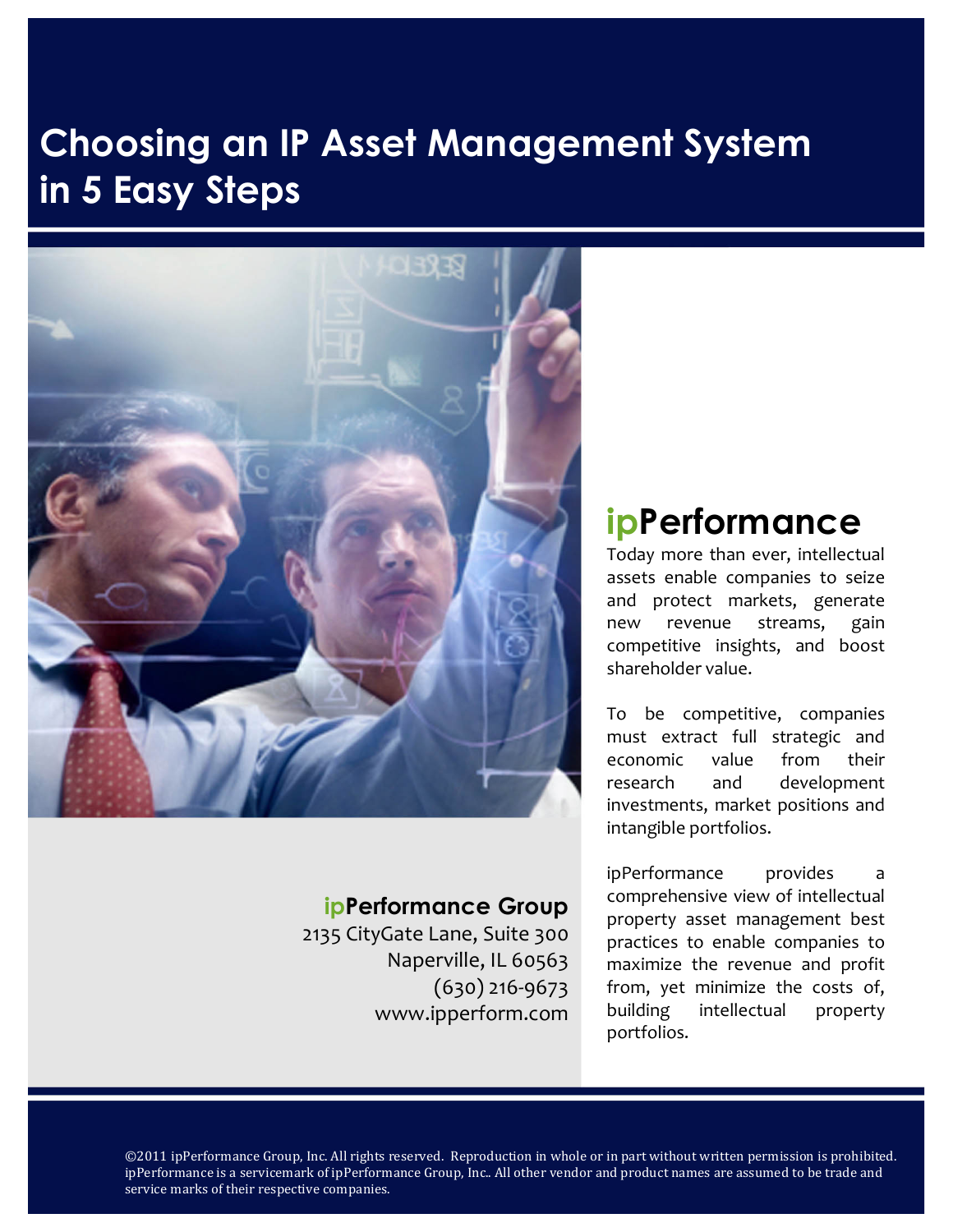### Choosing an IP Asset Management System in 5 Easy Steps

## **Determine needs and priorities**

Because of the wide range of IP Asset Management solutions available, determining your organization's needs and priorities is the first step to choosing an appropriate software system. In the following pages, we have included a list of subject areas to consider as well as sample questions to ask. It is a good idea to seek input from every department you expect to use the system—not just IP/patent attorneys. The following is a list of common needs and priorities:

#### **Specific Needs (Brief List)**

Invention Submission & Review

- Standard invention disclosure form
- Adaptable invention disclosure form
- Invention evaluation scorecard
- Review committee meeting management

Portfolio Management & Analysis

- Patent and asset plans
- Portfolio tracking
- Maps assets to products, technologies
- Portfolio organization and classification

License Management - Business Development

- Asset designation and information links
- Pre-contract and post-contract (terms and conditions) administration and tracking
- Opportunity / Contact management

Matter Management - Conflicts and Assertions

- Conflicts tracking and infringement evaluations
- Conflicts resolution planning and tracking
- Settlement activity tracking
- Assertion evaluation and action management

Patent Procurement - Docketing, Prosecution, & Annuities

- Standard forms and procedures
- Prosecution (U.S., non-US, and regional)

#### *Organizational(Priorities*

- Easy to use
- **Easy to train staff, professionals and**
- *stakeholders*
- *•(Price*
- Level of customization
- Level of flexibility
- **Specific functions and features**
- Vendor sustainability
- Recommendation from colleague
- Customer service
- Integration with existing systems
- *•(Easy(migration(from(legacy(systems*
- Licensing Model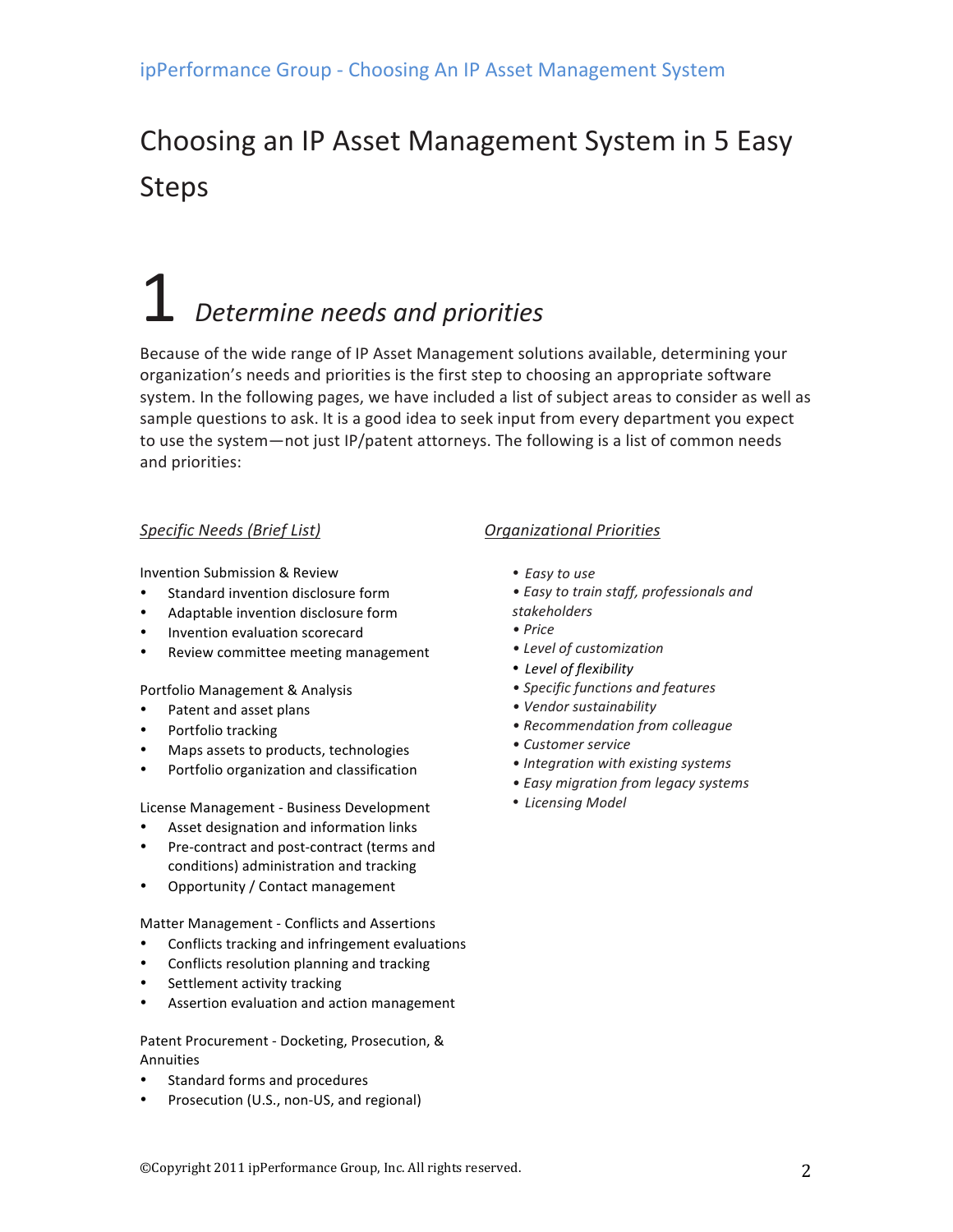- Maintenance payment administration
- Fees management/maintenance strategies

Inventor Reward and Recognition Program

- Inventor award tracking
- Interface to HR system and payment system

Trademark Procurement - Docketing & Prosecution

- Standard forms and procedures
- Prosecution (U.S., non-US, and regional)
- Maintenance payment administration
- Fees management/maintenance strategies

#### General

- Ability to attached documents to a case
- Multi-locations locations can be adapted to local procedures
- Security features (unauthorized user access prevention)

## 2 *Identify* vendors

Your prioritized list of needs will help you begin to identify systems that are more likely to be a good fit for your organization. You might start by looking at the systems commonly used by organizations in your industry, innovation levels, and budget category. A list of vendors is available on the ipperform.com website. Visit the vendor websites and research them to help you narrow your list to a few possibilities.

# $3$  *Contact vendors-Learn about Vendors*

Once you have narrowed your list to a few possible systems, begin to gather first-hand information from the service providers.

Consider the functionality that supported as delivered "out-of-the-box"; supported via configurations, setups, and modifications; supported via a third party solution; supported via customization (changes to source code); or will be supported in a future release.

In addition to asking some of the questions in the next three pages, you might do the following:

- Ask if there are any hands-on demonstrations that let you experience the system for yourself.
- Request a list of client references in your industry or discipline and budget size.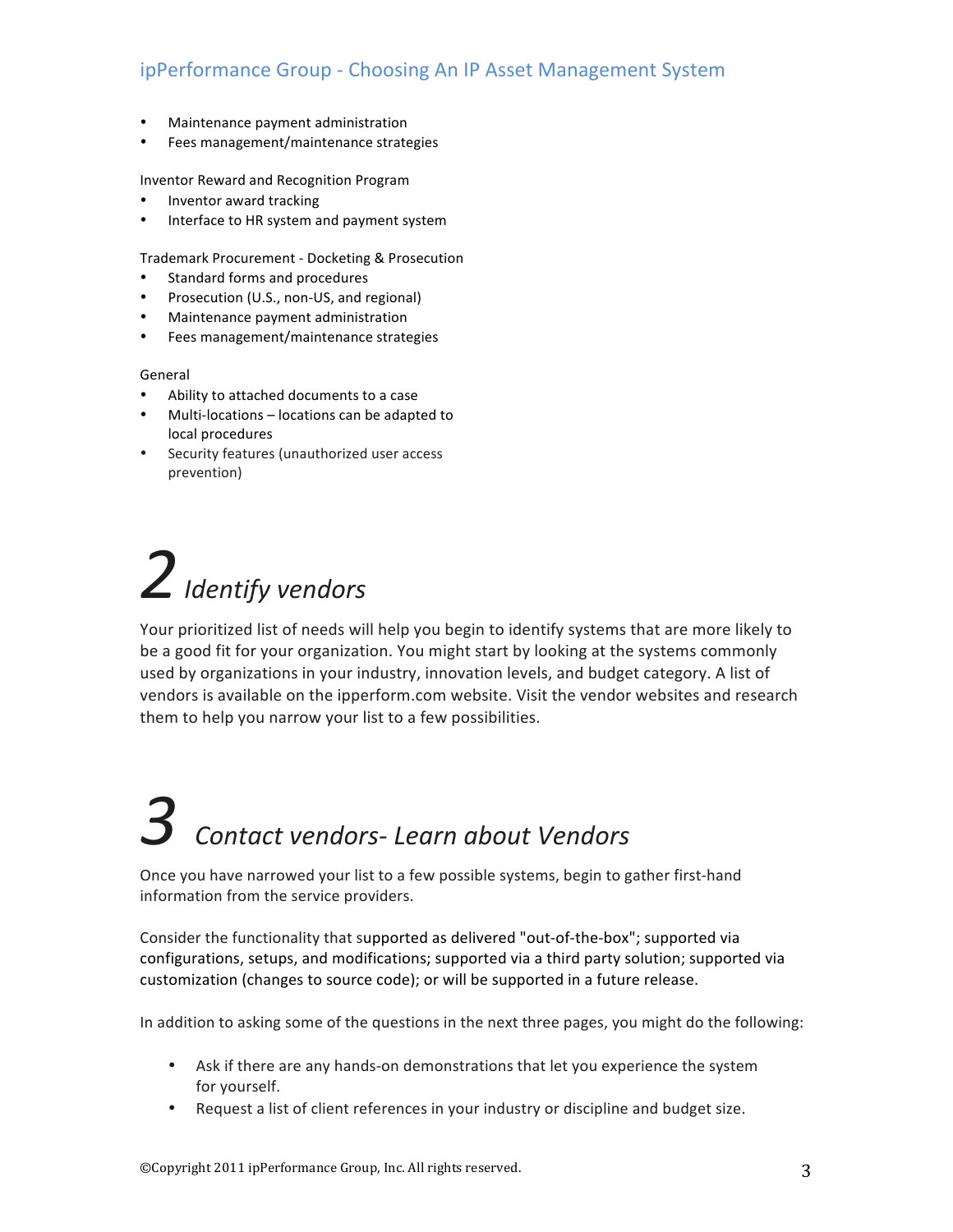Inquire that you may visit one of their clients to see the proposed software solution being used in a live environment prior to contract signing?

• How many years has your company been installing IPAM software?

| <b>Areas to Consider</b>                                | <b>Sample questions to ask (Comprehensive list</b><br>available at ipPerform.com)                                                                                                                                                                                                                                                                                                                                                                                                                                                                                                                                      |  |  |
|---------------------------------------------------------|------------------------------------------------------------------------------------------------------------------------------------------------------------------------------------------------------------------------------------------------------------------------------------------------------------------------------------------------------------------------------------------------------------------------------------------------------------------------------------------------------------------------------------------------------------------------------------------------------------------------|--|--|
| <b>Customer/Tech Support</b>                            | What type of support is available? (e.g. online, phone, etc.)<br>Are support calls answered by members of your staff, or<br>$\bullet$<br>outsourced?<br>Is there 24-hour/7 day technical support? If not, what<br>options are available in the event of an after-hours<br>emergency?<br>Are client specific configuration and customizations<br>$\bullet$<br>supported?<br>What is the average response time to support requests?<br>$\bullet$<br>Where is the customer support and professional services<br>٠<br>staff located (geographically)?                                                                      |  |  |
| <b>Software Implementation</b>                          | Are IPAM implementation services outsourced to third-party<br>٠<br>service providers, or delivered with in-house implementation<br>services?<br>What is the vendor's average implementation services-to-<br>$\bullet$<br>software cost ratio (i.e. total cost of implementation services<br>/ total cost of software licenses)?<br>Can our existing data be readily migrated to the proposed<br>$\bullet$<br>software solution? What level of effort and cost is associated<br>with the data migration process? Is there a documented<br>data migration process?<br>Is there a documented implementation process?<br>٠ |  |  |
| <b>Data Integration</b><br>/Interface                   | What capacity does the IPAM software have to integrate<br>with the current docketing software and annuity services?<br>What is the capacity to export data from the system, and in<br>٠<br>what format can it be exported? (e.g. Excel file, CSV, etc.)<br>Does this system include integrated functions (i.e. matter<br>$\bullet$<br>management, license management, e-billing, etc.) that could<br>replace any of your current software?<br>Will this system have the capability to interface to e-mail<br>$\bullet$<br>delivery, document management, e-billing, e-discovery?                                       |  |  |
| <b>Technical Requirements/</b><br><b>Infrastructure</b> | Is the software hosted online (SAAS), or will your<br>organization need a server to host it?<br>Is the software compatible with your operating system? (i.e.<br>٠<br>Windows, Unix, MacOS, etc).                                                                                                                                                                                                                                                                                                                                                                                                                       |  |  |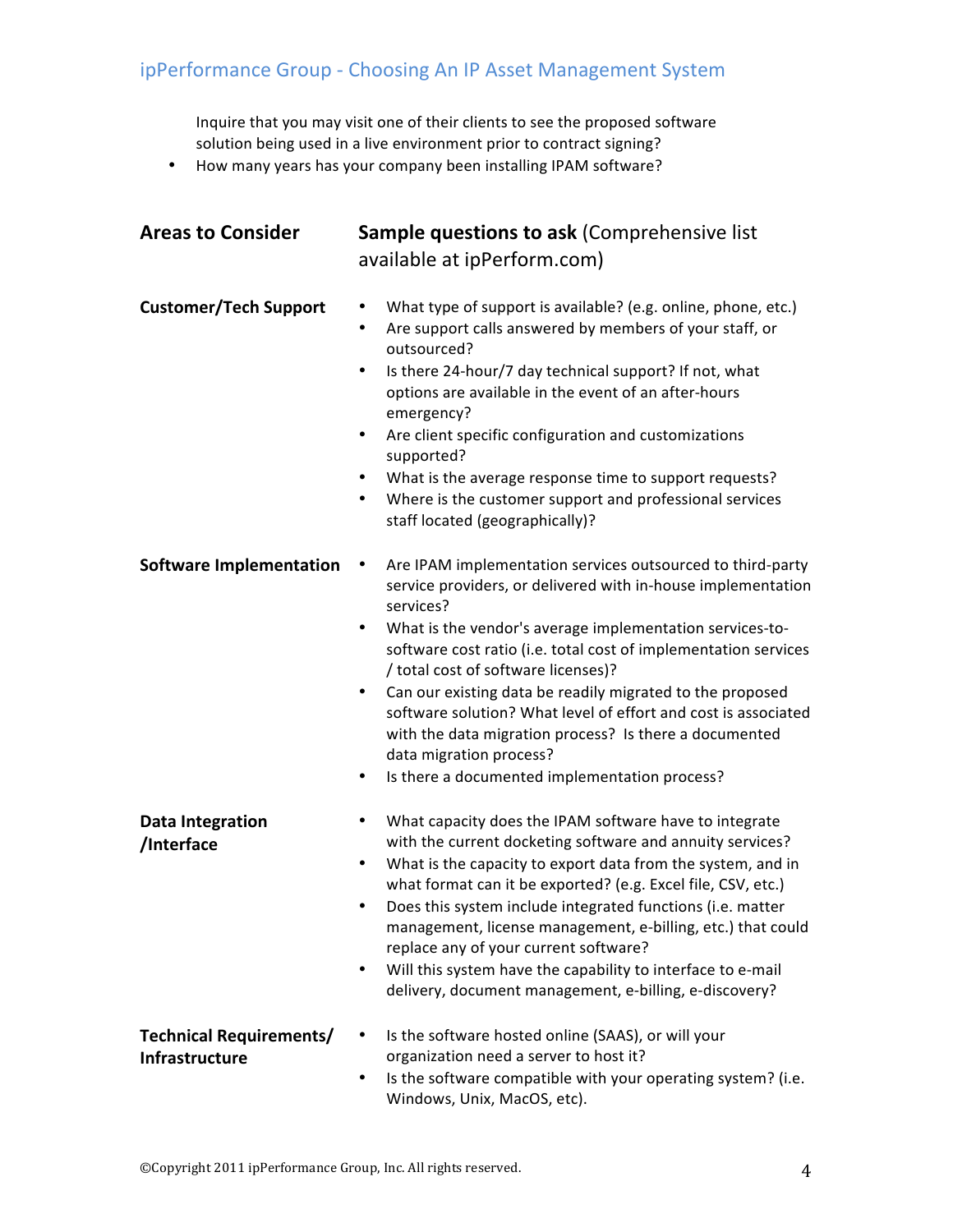|                              | Does the system incorporate a workflow engine?<br>٠<br>For browser-based applications, is the system compatible<br>with the last three versions of common Internet browsers<br>(Internet Explorer, Firefox, Safari, Chrome, etc.)?<br>Does the software have built-in back-up and restore<br>$\bullet$<br>routines?                                                                                                                                                                                                                                                                                                                                                                                                                     |
|------------------------------|-----------------------------------------------------------------------------------------------------------------------------------------------------------------------------------------------------------------------------------------------------------------------------------------------------------------------------------------------------------------------------------------------------------------------------------------------------------------------------------------------------------------------------------------------------------------------------------------------------------------------------------------------------------------------------------------------------------------------------------------|
| <b>Price/licensing</b>       | What is the software-licensing model? Hosted (SAAS-<br>Software as a Solution) or installed?<br>Is the software sold on a module-by-module basis, or is the<br>٠<br>software sold as an integrated whole for one all-inclusive<br>price?<br>Is there a base module? What modules are included in the<br>$\bullet$<br>cost of software licenses?<br>What is the average set-up fee?<br>What is the annual license or maintenance fee?<br>$\bullet$<br>Are there any additional fees for your organization? (e.g. # of<br>٠<br>cases, # of users, # of locations, etc.)<br>Is the software application using open source software? If so,<br>٠<br>which modules are using OSS? Which OSS licenses are<br>required?                        |
| <b>Reports</b>               | What are the key decisions that you want to make with IP<br>data?<br>What automated reports come with the system?<br>٠<br>How easy is to create custom reports? Can you create<br>$\bullet$<br>custom reports on the fly?<br>If the vendor will build custom reports for your organization,<br>٠<br>what is the customization rate and turnaround time?                                                                                                                                                                                                                                                                                                                                                                                 |
| <b>Staff Access/Security</b> | How does the system handle username and password<br>management?<br>Does the software have encryption capabilities for the<br>information stored within the application? How many user<br>accounts do you need? (i.e. How many people should be<br>able to log in to the system at the same time?)<br>Is it easy to add user accounts if your organization grows?<br>٠<br>How much do additional accounts cost?<br>Can you customize the information or functions that<br>$\bullet$<br>individual users are able to access?<br>Do you need multiple levels of security access?<br>٠<br>If the software is web-based, can the staff access it from the<br>٠<br>browsers (and browser versions) currently installed on their<br>computers? |
| <b>User-Friendliness</b>     | Are there hands-on demonstrations available online?                                                                                                                                                                                                                                                                                                                                                                                                                                                                                                                                                                                                                                                                                     |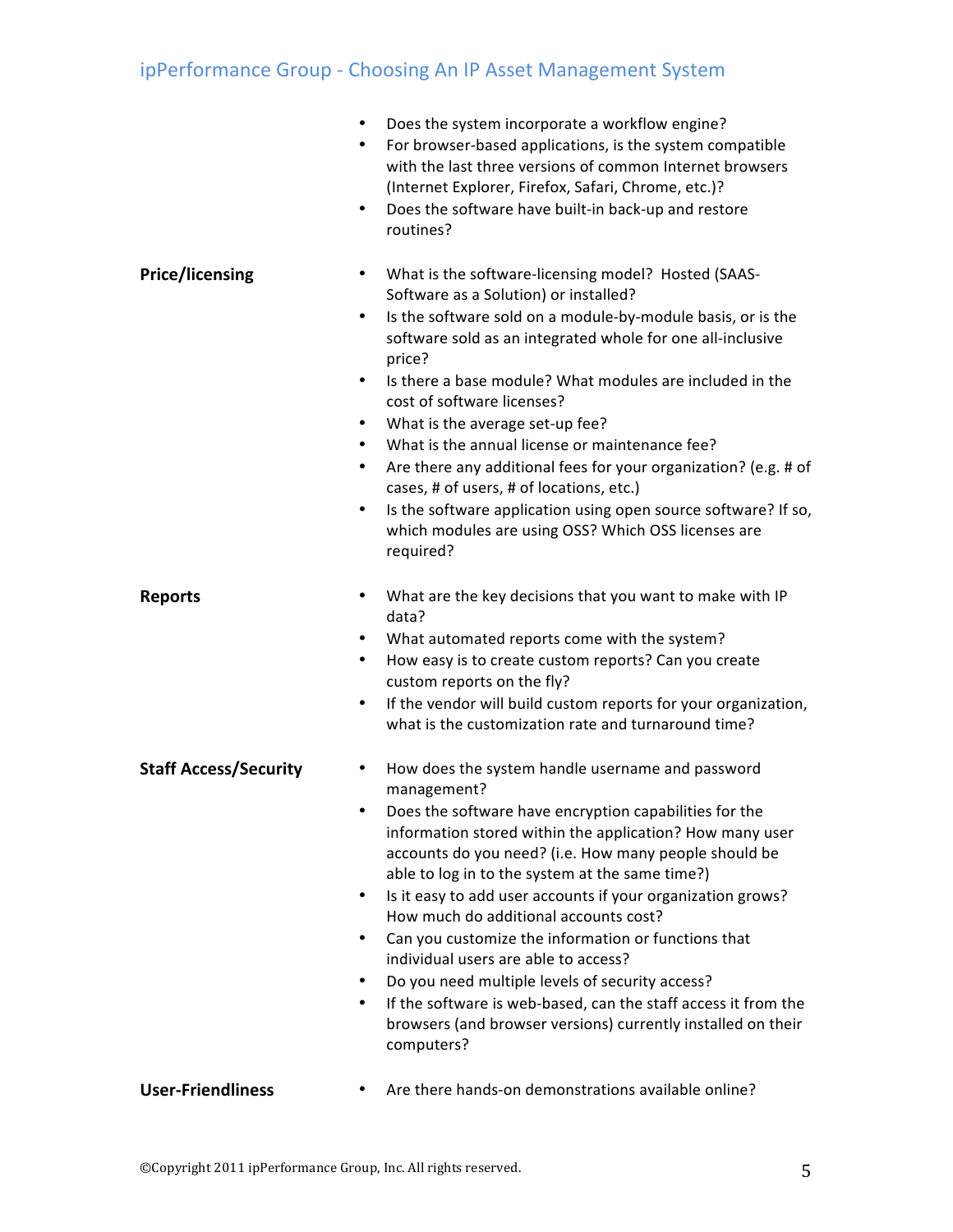• Are demos available once your data is in the new system in order to train new employees?

| <b>Annual Maintenance and</b> | What is your annual maintenance fee, and how is this        |
|-------------------------------|-------------------------------------------------------------|
| <b>Software Upgrades</b>      | maintenance fee calculated? Is your maintenance fee based   |
|                               | on core software costs, or includes additional professional |
|                               | service fees for configuration or customizations?           |

- What was your annual maintenance fee three years ago?
- Are software upgrades and future software releases included in your annual maintenance fee?
- How frequently do you release a major update or upgrade to the proposed software solution?

- **Training <b>•** Indicate the appropriate training courses, along with the associate hours and costs, for the various types of users Casual User: Infrequent use, primary inquiry, Power User: Frequent use, data analysis, (indicate if on-site).
	- Is web-based training available?

## 4!*Weighing(Your(Options(and(Making(a(Decision*

Revisit your list of priorities and, based on your findings from talking to vendors and stakeholders who use your system, rank your top choices. You might also seek input again at this point from people who will be using the system to see if your priorities are still in line with theirs.

Keep in mind that price is not always the best indicator of quality. Even if price is your organization's primary concern, it is still worth researching and evaluating other aspects of the system before making your final decision.

## $5$  *Prepare for installation*

Changing an IP Asset Management system is a major organizational change, but it doesn't have to be difficult. Timelines for implementing the new system will vary from organization to organization, but here are some things to consider:

- How long will it take to transfer your data from the current system to the new system?!
- How much data do you want to migrate from your current system to the new